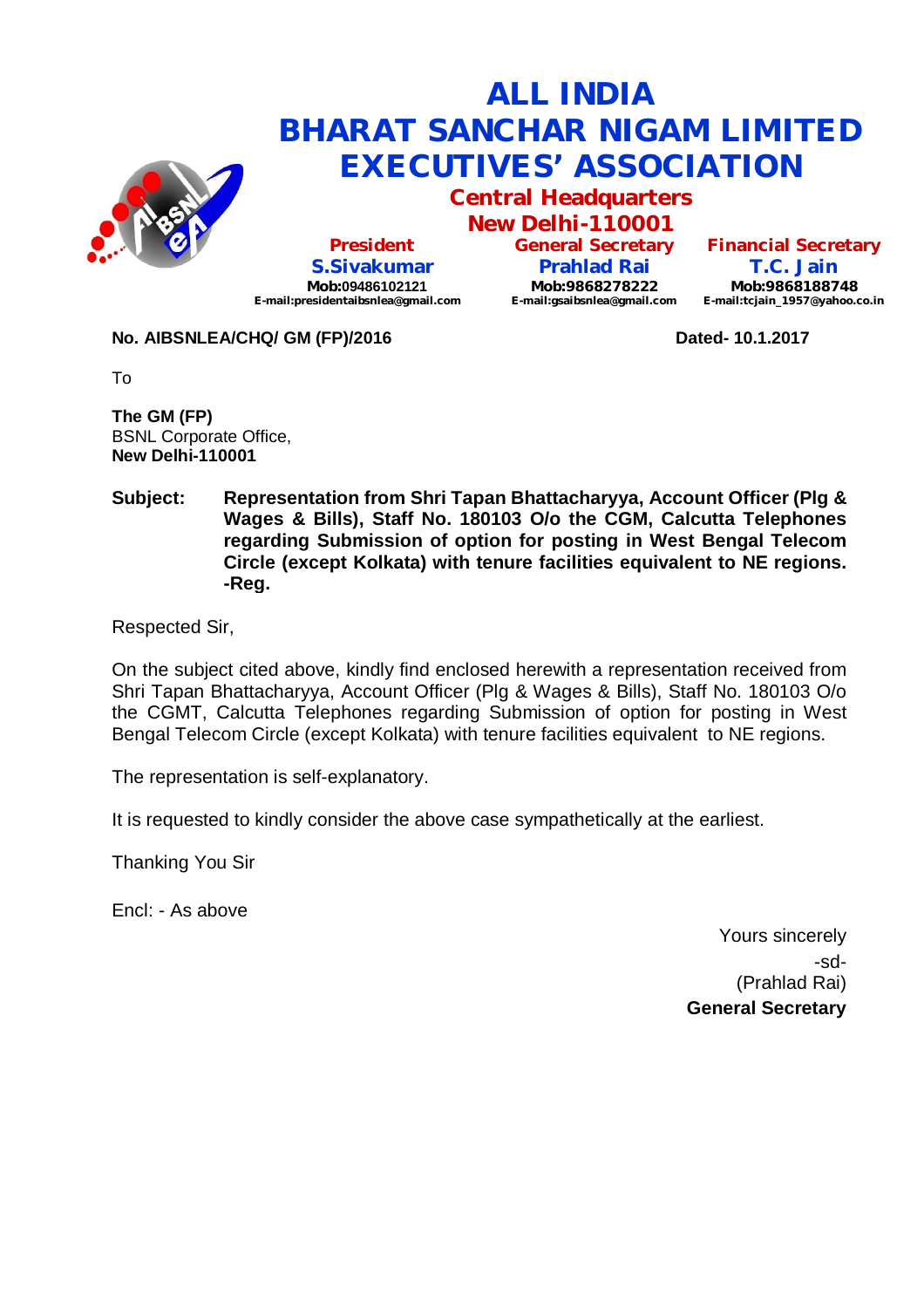

**Central Headquarters**

**New Delhi-110001 President S.Sivakumar Mob:09486102121 [E-mail:presidentaibsnlea@gmail.com](mailto:E-mail:presidentaibsnlea@gmail.com)**

**General Secretary Prahlad Rai Mob:9868278222 [E-mail:gsaibsnlea@gmail.com](mailto:E-mail:gsaibsnlea@gmail.com)**

**Financial Secretary T.C. Jain Mob:9868188748 [E-mail:tcjain\\_1957@yahoo.co.in](mailto:E-mail:tcjain_1957@yahoo.co.in)**

## **No. AIBSNLEA/CHQ/ GM (FP)/2016 Dated-10.1.2017**

To

**The GM (FP),** BSNL Corporate Office, **New Delhi-110001** 

### **Subject: Requested for transfer / posting/ cancellation/ retention in the Cadre of Accounts Personnel -Reg.**

#### **Respected Sir,**

Kindly find enclosed herewith following request applications for transfer / posting / cancellation / retention in the Cadre of Accounts Personnel-Reg.

| $\overline{\mathbf{s}}$ . | Name of the Officer                               | <b>Present</b>    | <b>Requested</b> | <b>Remarks</b>                                                                                                                                                                  |
|---------------------------|---------------------------------------------------|-------------------|------------------|---------------------------------------------------------------------------------------------------------------------------------------------------------------------------------|
| No                        |                                                   | <b>Circle</b>     | for              |                                                                                                                                                                                 |
| 01                        | Shri G. Srinivas, AO<br>Staff No. 182192          | Madhya<br>Pradesh | <b>AP Circle</b> | The officer has requested for transfer<br>from MP to AP Circle due to his<br>compelling family and medical<br>circumstances after completion of<br>tenure i.e. after Feb. 2017. |
| 02                        | Shri V. Srinivasa<br>Rao, AO,<br>Staff No. 182158 | Madhya<br>Pradesh | AP Circle        | The officer has requested for transfer<br>from MP to AP Circle due to his<br>compelling family and medical<br>circumstances after completion of<br>tenure i.e. after Feb. 2017. |

It is requested to kindly consider the above cases sympathetically at the earliest.

Thanking You Sir

Encl: - As above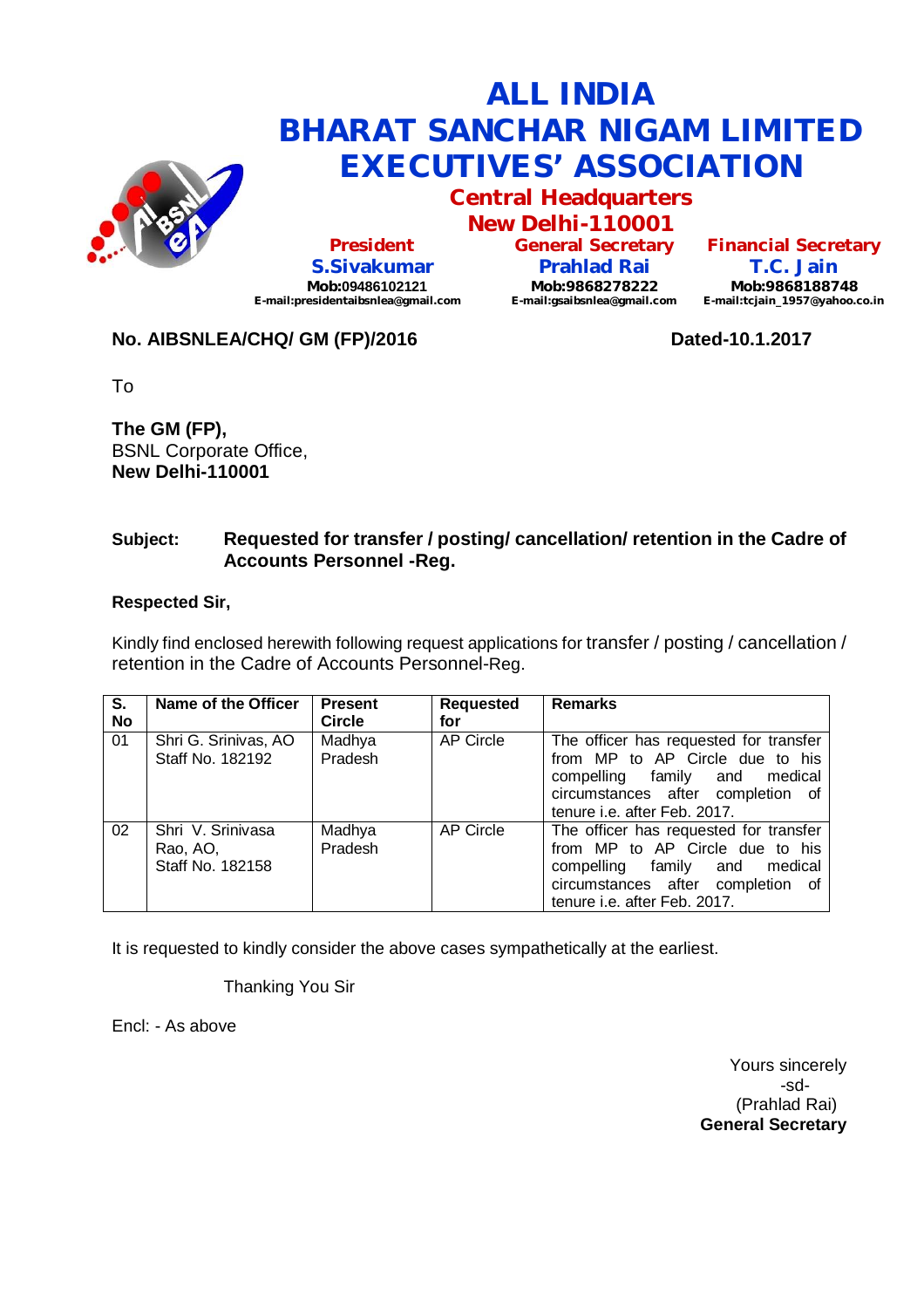

**Central Headquarters**

**New Delhi-110001 President S.Sivakumar Mob:09486102121 [E-mail:presidentaibsnlea@gmail.com](mailto:E-mail:presidentaibsnlea@gmail.com)**

**General Secretary Prahlad Rai Mob:9868278222 [E-mail:gsaibsnlea@gmail.com](mailto:E-mail:gsaibsnlea@gmail.com)**

**Financial Secretary T.C. Jain Mob:9868188748 [E-mail:tcjain\\_1957@yahoo.co.in](mailto:E-mail:tcjain_1957@yahoo.co.in)**

## No. AIBSNLEA/CHQ/ GM (FP)/2017 **Dated-10.01.2017**

To

**The GM (FP.),** BSNL Corporate Office, **New Delhi-110001** 

### **Subject: Request for own cost transfer in the Cadre of Sr.AO. Case of Sri Ajay Kumar Sahoo- Reg .**

### **Respected Sir,**

The following request transfer in the cadre of Sr. AO who has represented to BSNL CO may kindly be considered please.

| - S.<br>No | Name of the Officer                                        | <b>Present</b><br><b>Circle</b> | Requested<br>for | Remarks                                                                                                                              |
|------------|------------------------------------------------------------|---------------------------------|------------------|--------------------------------------------------------------------------------------------------------------------------------------|
| 01         | Shri Ajay Kumar<br>Sahoo, Sr.AO, Durg.<br>HR NO. 198205827 | Chhattisgarh                    | Odisha           | The officer has completed more than<br>two years of service in Chhattisgarh<br>circle and he has some compelling<br>family problems. |

It is requested to kindly consider the above case sympathetically at the earliest.

Thanking You Sir

Encl: - As above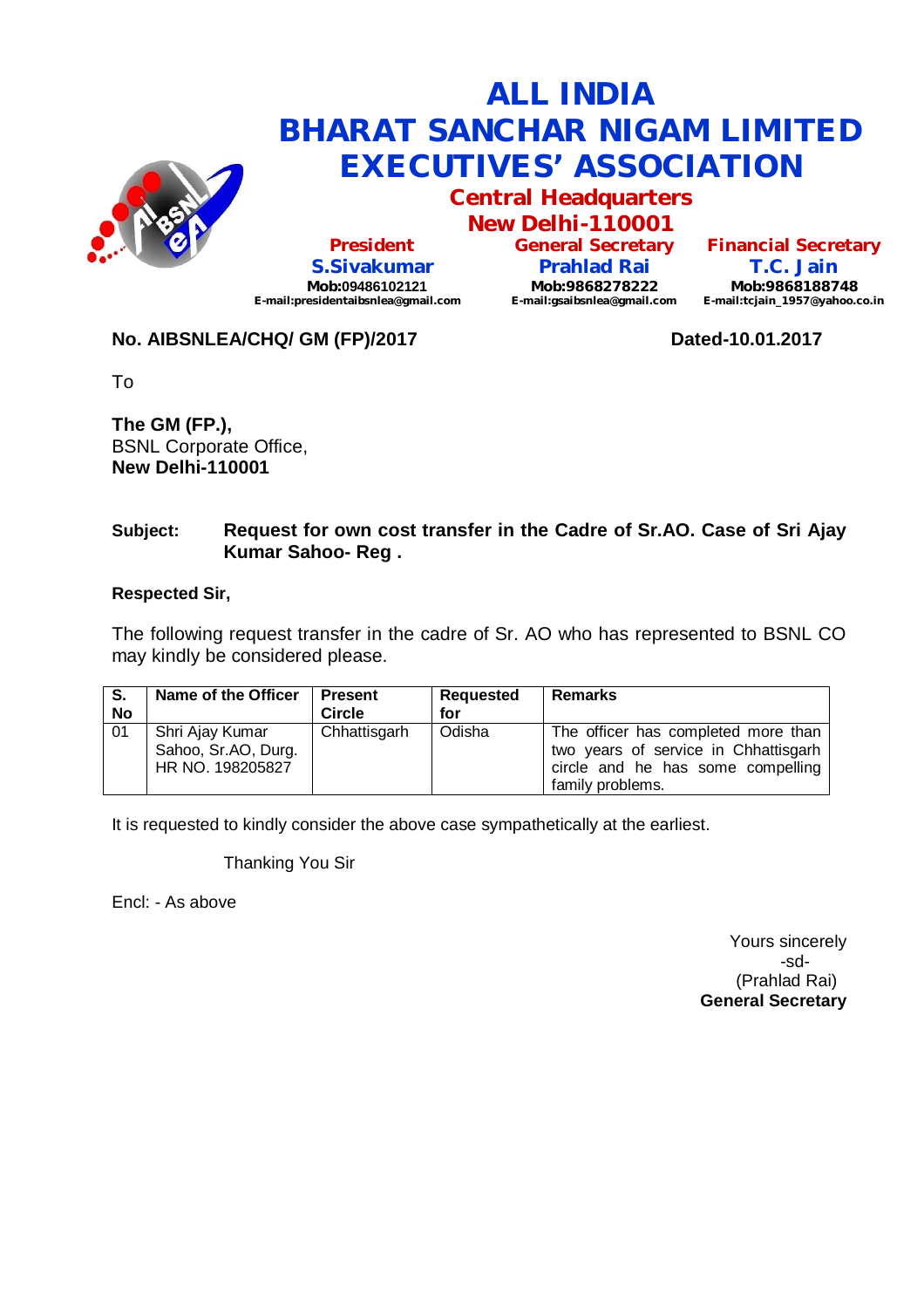

**Central Headquarters**

**New Delhi-110001 President S.Sivakumar Mob:09486102121 [E-mail:presidentaibsnlea@gmail.com](mailto:E-mail:presidentaibsnlea@gmail.com)**

**General Secretary Prahlad Rai Mob:9868278222 [E-mail:gsaibsnlea@gmail.com](mailto:E-mail:gsaibsnlea@gmail.com)**

**Financial Secretary T.C. Jain Mob:9868188748 [E-mail:tcjain\\_1957@yahoo.co.in](mailto:E-mail:tcjain_1957@yahoo.co.in)**

### **No. AIBSNLEA/CHQ/ GM (FP)/2016 Dated- 11.01.2017**

To

**The GM (FP),** BSNL Corporate Office, **New Delhi-110001** 

#### **Subject: Representation from Shri S. Baji Shyda, JAO (Deptl) 2010 batch selected against 10% quota, Staff No. 183993 % GMTD BSNL, Guntur, AP Circle regarding allowing option for revision of pay from the date of promotion to the grade of JAO- Reg.**

## **Respected Sir,**

Kindly refer to the earlier letter of even number dated 22.11.2016 (copy enclosed) on the subject cited above, where in the representation received from the JAOs of 2010 batch promoted against 10% deptl. Quota regarding to extend the same benefit of pay fixation as had already been given in the case of 40% deptl. 2010 batch JAOs. The representation is self explanatory and the copy of the same is again enclosed for ready reference.

It is therefore requested to kindly consider this genuine case sympathetically and extend the natural justice to these JAOs at the earliest.

Thanking You Sir,

Encl: - As above